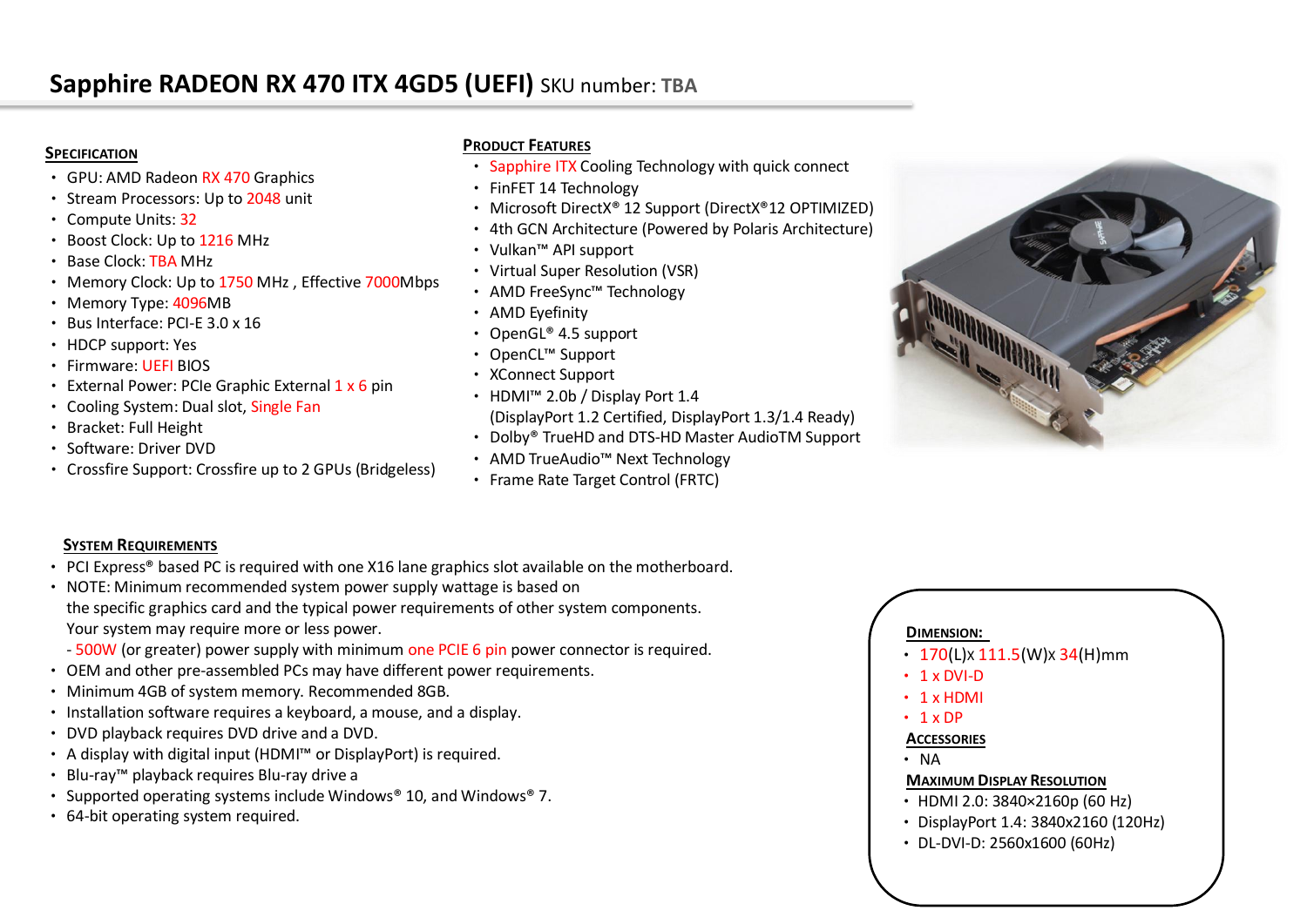# **Sapphire RADEON RX 470 ITX 4GD5 (UEFI)** SKU number: **TBA**

| <b>Cooling System (Dual-X Cooling)</b> |                                     |
|----------------------------------------|-------------------------------------|
| Cooling Fan                            | $90$ mm x $2$                       |
|                                        | <b>Sleeve Bearing</b>               |
| Cooling Module                         | 6mm Heat-Pipe x2                    |
| NITRO Back-Plate                       | <b>No</b>                           |
| <b>Board Design</b>                    |                                     |
| Power Design                           | $4$ VDDC + 1VDDCI + 1MVDD           |
| <b>PCB Layer</b>                       | 6 Layers                            |
| <b>RGB LED</b>                         | <b>No</b>                           |
| <b>External Power Connector</b>        | PCI-Express x 6 pin power connector |

| <b>Boost settings (Default)</b> |                                           |
|---------------------------------|-------------------------------------------|
| Engine Clock                    | Boost Clock 1216 MHz / Base Clock TBA MHz |
| Memory Clock                    | 1750 MHz, 7.0 Gbps                        |
| Target GPU Temperature          | $74^{\circ}$ C                            |
| Fan Speed                       | Nominal 0~1670 RPM / Maximum 3500 RPM     |